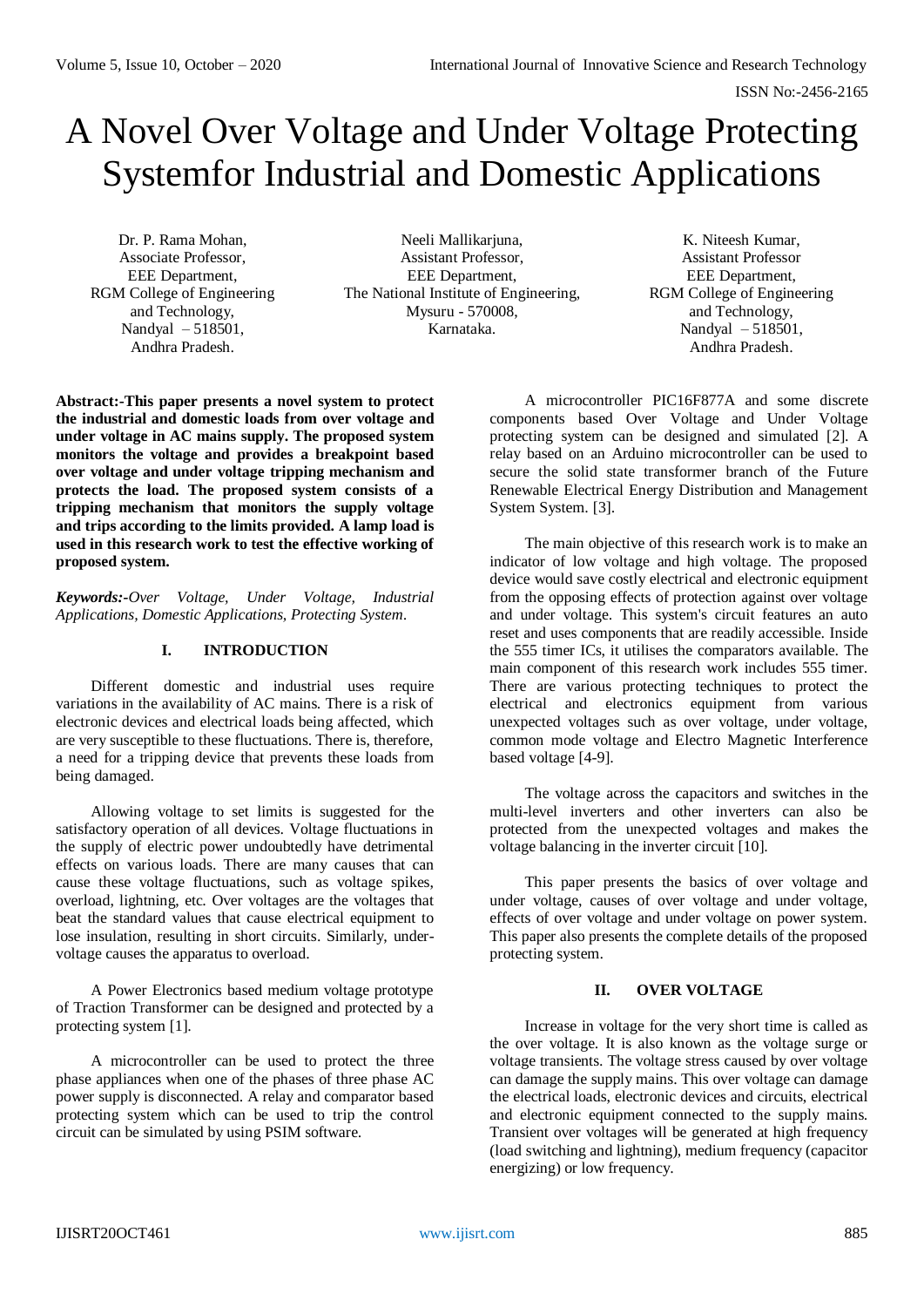The AC supply voltage waveform with over voltage is shown in Fig.1.



Fig.1. Supply Voltage Waveform with Over Voltage

The possible causes of over voltage are of two types. They are (i) external causes (ii) internal causes.

In the clouds, the lightning strokes are the main cause of over voltage. Due to the lightning strokes, the electric charges will be accumulated in clouds. Also, due to some bad atmosphere, the electric charges will be increased. Hence, the lightning in the atmospherecreates some unwanted charges in the electrical supply. The unwanted electric charges will be in the form of a surge. The surges may occur due any of the following causes:

- (a) Direct lightening Stroke.
- (b) Generated voltages due to changes in the environment along the length of the line.
- (c) Due to lightning discharge taking place near the line, dubbed 'side stroke', electromagnetically induced over voltages.
- (d) The presence of charged clouds nearby induces electrostatically induced voltages.
- (e) Owing to the frictional effects of small particles such as dust or dry snow in the atmosphere or due to changes in the altitude of the line, electrostatically induced over voltages.

When the potential gradient becomes 5000V to 10000V per cm or when the voltage between cloud and earth is 5 million volts to 20 million volts, lightning strokes takes place.

The change in the operating conditions in an electrical system causes the internal over voltages. These can be divided into two groups as below.

- (a) Transient over operation voltages or Switching over voltages of high frequency.
- (b) Temporary over voltages.

The Switching over voltage is caused when switching operation is carried out under normal conditions or when fault occurs in the network. When an unloaded long line is charged, due to Ferranti Effect the receiving end voltage is increased considerably resulting in over voltage in the system. Similarly when the primary side of the transformers

or reactors is switched on, over voltage of transient nature occurs.

The temporary overvoltage is induced under usual or steady state conditions when any big load is disconnected from the long line. Over voltage continues to stress the electrical equipment's insulation and is likely to cause harm to them as it happens regularly. Surge-induced overvoltage will result in spark over and flash over at the weakest point in the network between phase and field.

#### **III. UNDER VOLTAGE**

Under voltage is defined as a condition where the applied voltage drops to 90% of ratedvoltage, or less, for at least 1 minute. Low - voltage conditions occur when a facility asks for more power than the line can deliver. The AC supply voltage waveform with under voltage is shown in Fig.2.



Fig.2. Supply Voltage Waveform with Under Voltage

There are various causes of under voltage in the AC supply mains. They are

- (a) Closing and Opening of CircuitBreakers.
- (b) Due toFault.
- (c) Due to Motor Starting.
- (d) Due to Transformer Energizing.
- (e) EquipmentFailure.
- (f) Bad Weather and Pollution like flash over and Lightning strikes.
- (g) Damage to undergroundcables.

Due to the under voltage, the resistive loads will run less effectively. Also, Loads with controllers to do a job i.e. thermostats to maintain A/C, refrigerators, ovens, etc will run longer and harder and end up usingthe same power until the voltage is way too low and the units is running 100% of the time, then temperature regulation will fall off and start not to work.

Motors with loads that are not reduced - say pumps and conveyors - will attempt to use the same power to meet their mechanical loads. As a result current will increase to keep power the same. If the motor is was originally running at 100% of its rated power, then the current in a brown out will exceed its design current and the motor will overheat and eventually short out as the insulation fails.

Electronics devices - units with modern switching supplies will probably work OK with lower voltages but take more current to supply the same power required to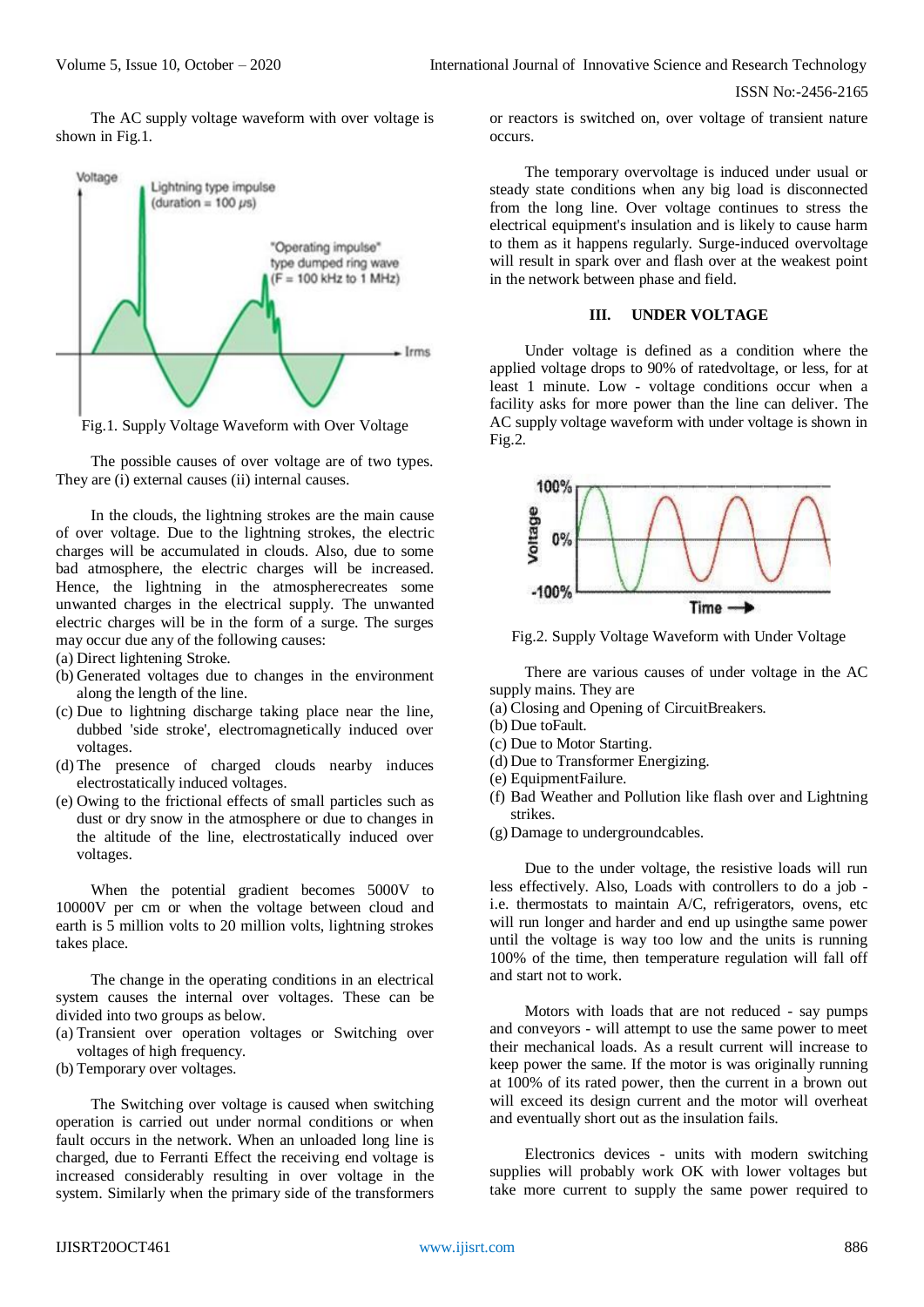operate the device. Older devices may not operate correctly on low voltage.

## **IV. PROPOSED PROTECTING SYSTEM**

The proposed protecting system to protect the loads from over voltage and under voltage consists of various electrical and electronic components and devices such as step down transformer, rectifier, filter, voltage regulator, LM358 IC, resistors, capacitors, LEDs, diodes etc.

The input of the transformer is connected to the mains i.e, 230VAC. The input can also be given to a variac which is variable AC power source. The output of transformer is 12V AC and it is fed to the input of 12VAC connector of the PCB. The principle of working of the circuit lies in the working of the Op amp IC. There is a potential divider network along with a zenor diode used for controlling the tripping of the power to the AC load connected to the system. The working range of voltage is set into the system with the help of the potential divider network.

This set voltage range is for a working range of 180VAC up to 240VAC at the input of the 12VAC step down transformer. Whenever the voltage goes below 180VAC at the input of the transformer, it will trip down the relay and thus the load will automatically get disconnected in the under voltage condition. Similarly, at voltages higher than 240VAC, the over voltage sensing Op amp IC will trip down the relay, hence protecting it from over voltage condition.

There is also a pot provided on the PCB. This is to demonstrate manually the change in voltages so that demonstration of this system can also be shown without the variac connected at the input of the transformer. The transformer in such case will directly be connected to AC supply and variations in AC will be simulated by varying the pot on the project thus demonstrating tripping of load relay in case of over and under voltages.

The figures of various components are shown from Fig. 3 to Fig.9.



Fig.3. Step Down Transformer



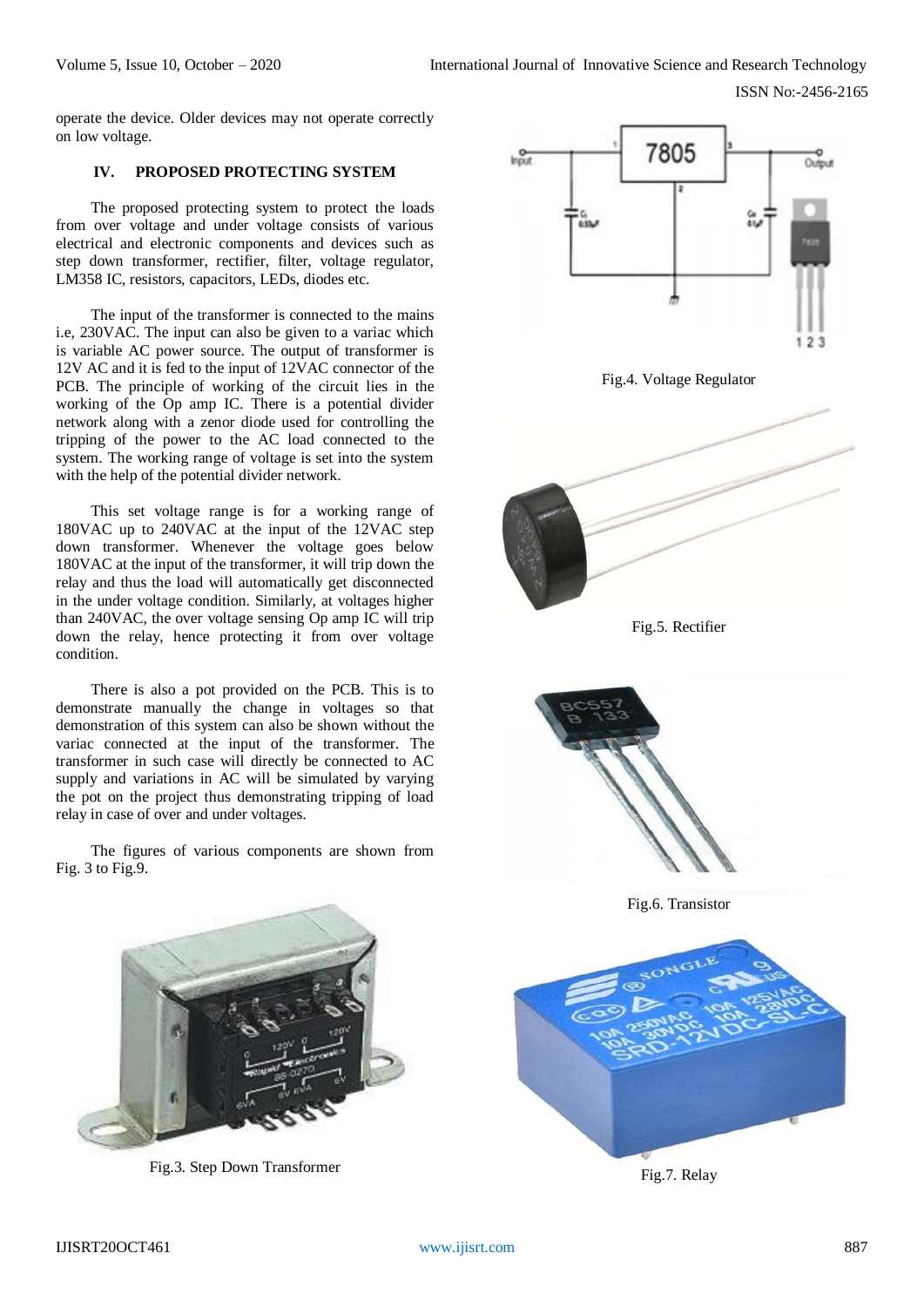

Fig.8. LM358 IC



Fig.9. Pin Diagram of LM358 IC

The working of proposed protecting system when there is no over voltage and under voltage is shown in fig.10.



Fig.10. Proposed System when there is no over voltage and under voltage in AC supply mains

The working of proposed protecting system when there is an over voltage in the AC supply mains is shown in fig.11. Here, the proposed system trips the circuit and protects the lamp load.



Fig.11. Proposed System when there is an over voltage in AC supply mains

## **V. CONCLUSION**

In this paper, a novel system is proposed to protect the industrial and domestic loads from over voltage and under voltage in AC mains supply. The proposed system is designed, fabricated and tested for two conditions. The first condition is the normal AC supply without any over voltage and under voltage. The second condition is the over voltage in AC supply. The proposed system worked satisfactorily with the lamp load. Hence, it is concluded that the proposed system protects the industrial and domestic applications from the supply over voltage and supply under voltage. The proposed system can be further fabricated for three phase AC supply for three phase loads.

## **REFERENCES**

- [1]. C. Zhao, D. Dujic, A. Mester and J. K. Steinke, "Power Electronic Traction Transformer - Medium Voltage Prototype," IEEE Transactions on Industrial Electronics, Vol.61, No.7, July 2014, pp. 3257-3268.
- [2]. Kpochi Paul Kpochi1, Eiyike Jeffrey Smith, AbubakarAttai Ibrahim, "Microcontroller-based under and over voltage protection device", American Journal of Engineering Research, Vol.7, No.8, Aug 2018, pp.16-20.
- [3]. Mohamed. F. Kotb, Magdi El-Saadawi, and Eman H. El-Desouky, "Design of Over/Under Voltage Protection Relay using Arduino Uno for FREEDM